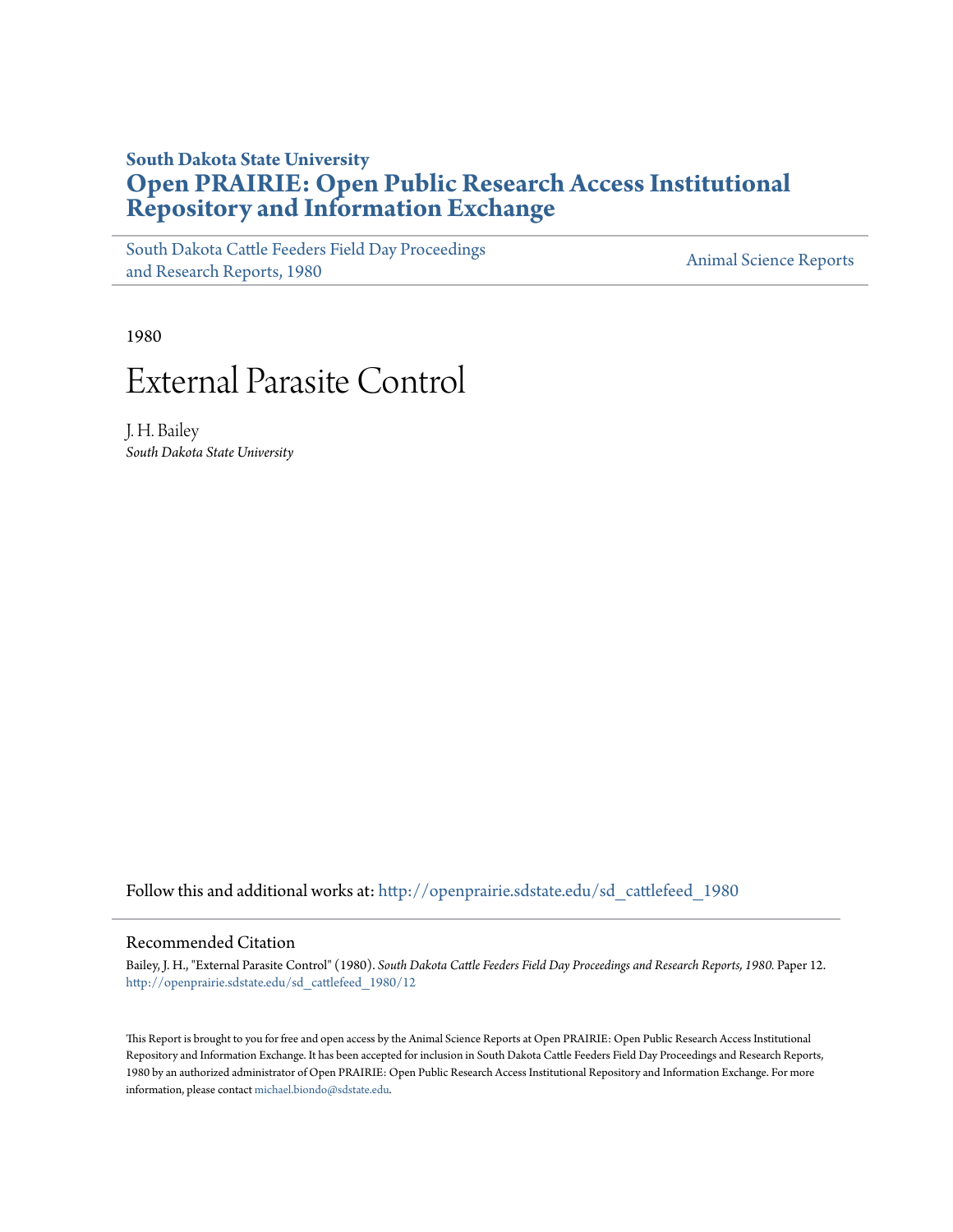

### Cattle Lice

Cattle lice are widely distributed in the United States and are a major pest of cattle in South Dakota. Cattle generally are infested with lice throughout the year, but they become numerous during colder weather when the animals' hair coats become heavier and the animals are crowded together.

Suckling lice (blue lice) feed on blood by piercing the skin of cattle. Besides being a source of constant irritation, blood sucking lice can cause a general debilitation through loss of blood. Heavy untreated infestations of cattle lice have been known to cause anemic conditions in cattle.

Female lice attach their eggs to hairs of the host animals, and the eggs hatch in 8 to 13 days. The young resemble the adults except they are smaller, attaining full size in 2 to 3 weeks. The life cycle requires about 1 month.

#### Cattle Grubs

#### Description of Heel Flies

Two species of heel flies infest cattle in South Dakota. The adult flies are about the size of a worker honey bee. The bodies of these flies are covered with transverse bands of yellow or orange hairs. The thorax has four longitudinal shiny bands. The legs are covered with black and orange hairs.

Adult heel flies are strong fliers, and females are very persistent in their egg-laying habits. Female heel flies become active during the first warm days of spring, seeking cattle upon which to deposit eggs. It is at this time that cattle begin to react in a characteristic manner, running wildly about the pastures, or standing in buildings, open shade, or up to their bellies in water ponds or streams .

#### Life Cycles

The life cycles of these two fly species are similar. In the spring, the adults lay their eggs on the cattle by attaching them to the hairs of the hind leg, flanks or sides. The fly of the southern species attaches the eggs in rows of 4 to 10 eggs per hair, while the northern bomb fly lays its eggs singly. The eggs hatch in 3 days to a week, the young larvae crawl down the hair and burrow into the skin in the hair follicles. The young grubs develop and migrate through the body of the animal for several months. The common southern grub localizes in the connective tissue of the esophagus, while the young northern grub localizes in the connective tissue in the spinal canal. Both species then move to the subdermal position of the back and make a hole in the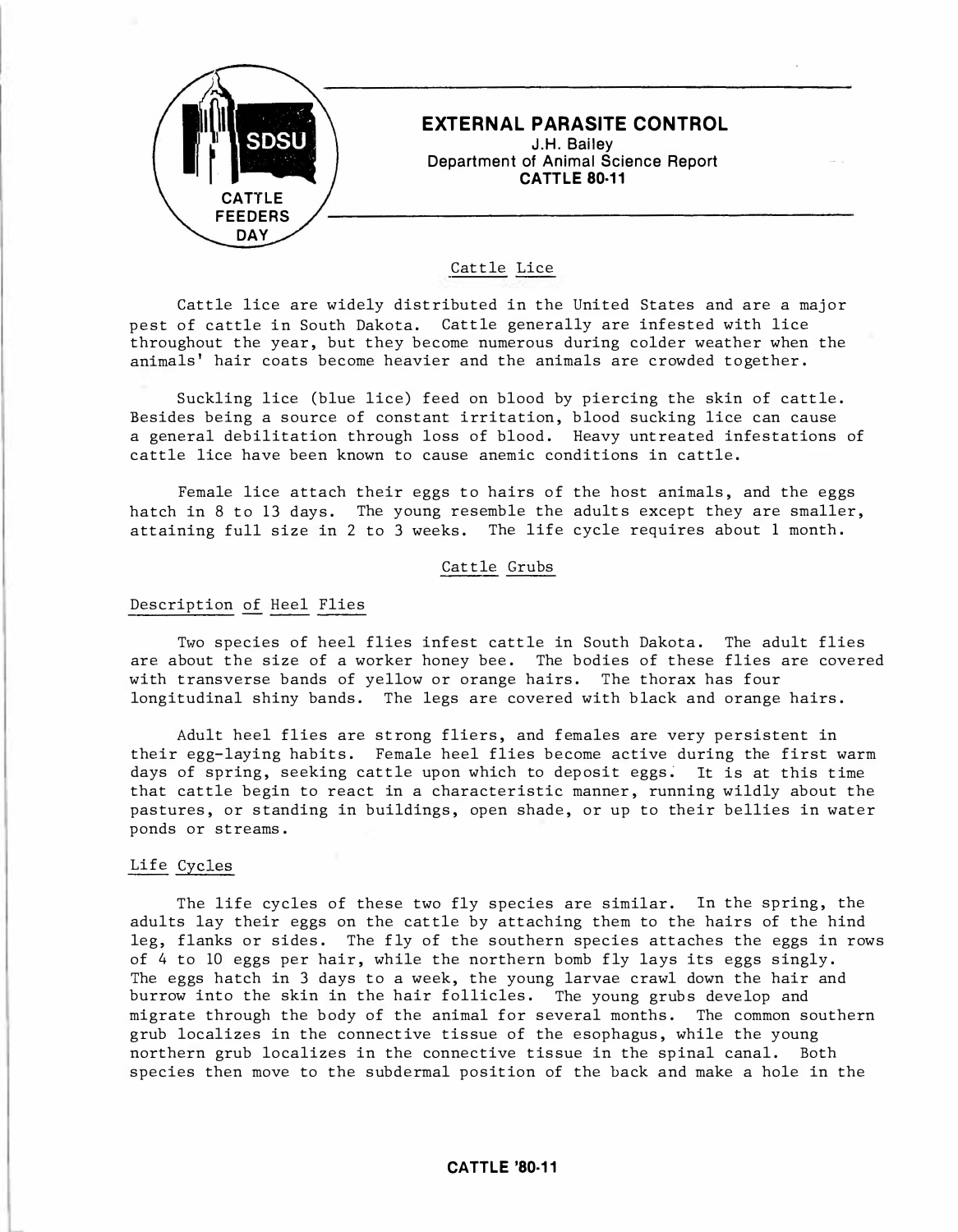skin of the back. The grubs continue to grow and form the familiar cysts or "warbles" along the back of the animals. After about a month, each grub emerges through the hole in the skin of the back, drops to the ground and forms the pupal stage. Later, during the first warm days of spring, the adult flies emerge, mate, and the female seeks cattle upon which to deposit her eggs. There is only one generation per year.

#### Cattle Scabies

Scabies is a contagious skin disease of cattle caused by tiny parasitic mites that pierce the animal's skin to feed. Discharge from the mite wound oozes onto the surface of the skin to form scabs or crusts.

Cattle with scabies lick, rub and scratch themselves to relieve intense itching. They lose weight and condition and may be more susceptible to comp lications such as pneumonia due to lowered vitality .

Scabies was a major problem in the early days of open range grazing of cattle. A vigorous State-Federal program to eradicate the disease brought the condition under control. In 1968 , only four cases were reported in the entire United States. During 1978, over 200 cases were diagnosed and premises were quarantined. During the fiscal year of 1978-79, South Dakota quarantined 24 infected herds and subsequently dipped them twice to release the quarantine.

#### Spread of Cattle Scabies

Direct contact is the most common means of spreading scabies from one animal to another. Scabies-causing mites are also transmitted by infested pens, barns, blankets, brushes and similar equipment. Often they are unintentionally spread when affected animals are sold or exchanged.

Ordinarily, scabies does not spread from one species of animal to another species. For example, cattle scabies does not spread to sheep.

Cattle do not develop an immunity to scabies. Most animals--whether or not they have already had scabies--readily develop the disease when exposed to scabies mites.

#### Signs of Scabies

A "scabby" appearance is the best known sign of scabies. Typical lesions are hard, thick and gray in color. In advanced cases, scabs may cover large areas of the animal's body.

It is difficult to detect the disease in its early stages before the mites are well established. Affected cattle may seem restless; their hair may be disturbed from increased licking and rubbing. These may be the only signs of scabies until the scabs form.

Affected animals lose hair from scabby areas, and the skin thickens and hardens. Milk production drops. Severely affected cattle stop eating and lose weight or gain less. If not treated, they may die.

#### **CATTLE '80-11**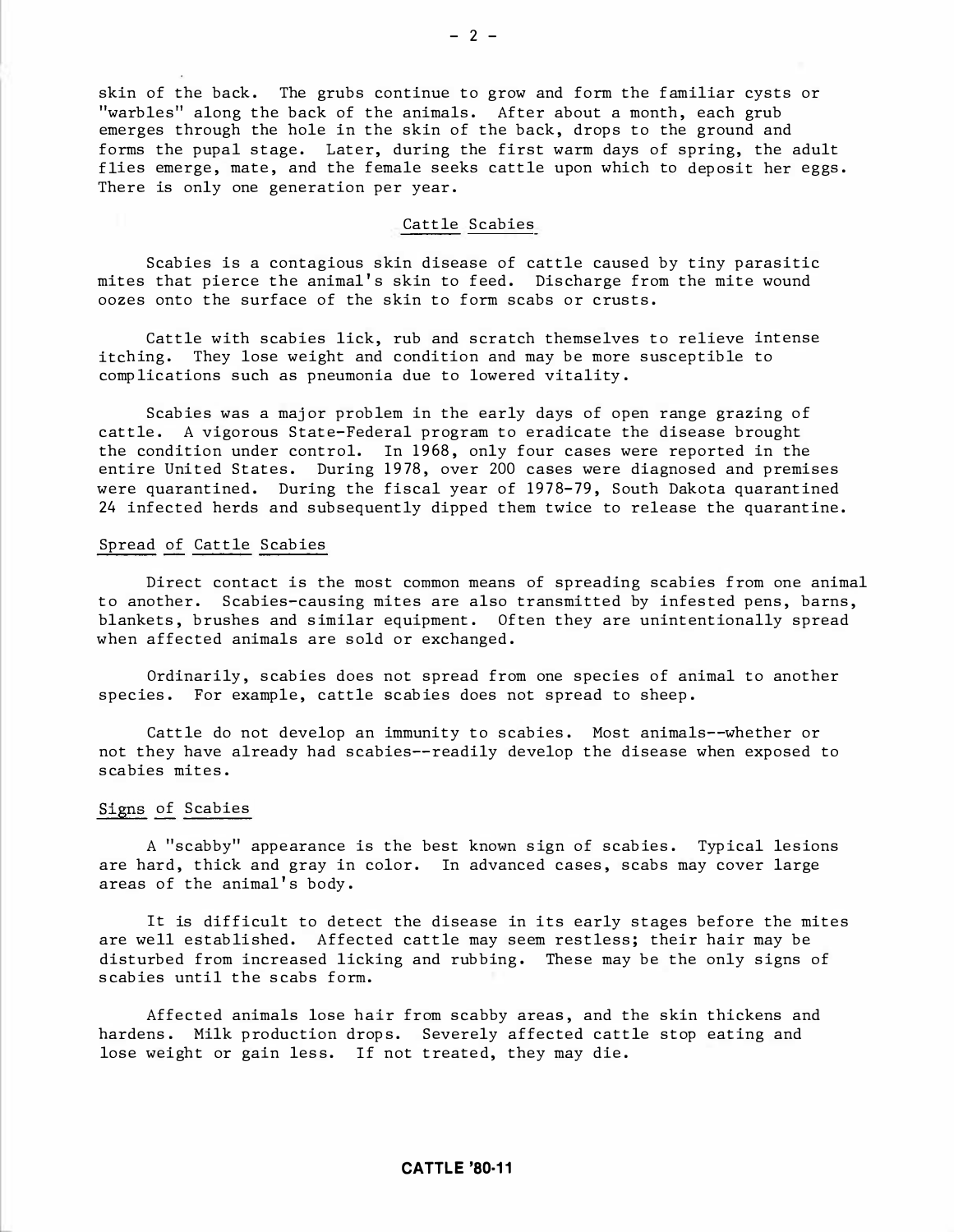#### How Scabies Develop

Scabies may occur at any time of the year. Because the mites are most active in fall and winter, scabies is sometimes mistaken for a cold weather diseas e .

In summer, when the mites are less active, scabs often disappear. Scabby cattle may appear "cured." The improvement, however, is only temporary. If the disease is not detected and treated during the summer, scabs will come back with the return of cold weather.

S cabs normally begin to form 15 to 45 days after the mites get on the host animal. If the mites are not killed, they may spread and form scabs over the entire body of the animal.

#### Observing Cattle for Scabies

Make a practice of observing cattle regularly for signs of scabies. Select a location where you can watch the animals without disturbing them. If you notice restlessness, scratching, rubbing, lesions or other signs of scabies, examine animals individually. Isolate cattle that have scabies. Consult your veterinarian or a State or Federal disease control official promptly for expert inspection, diagnosis and advice .

Watch for constant tail switching, licking, rubbing against objects, scratching, scabby sores and hair patches on fences.

#### Cattle Scabies Treatment

Since scabies is a reportable and quarantinable disease, all treatment and control measures are under the supervision of the South Dakota Livestock Sanitary Board. During the past several years, the LSB has provided a portable dipping vat charged with toxaphene and dipped infected herds twice with a 2-week interval between dippings.

Contact your local veterinarian, county extension agent or a representative of the LSB if you have any questions regarding scabies.